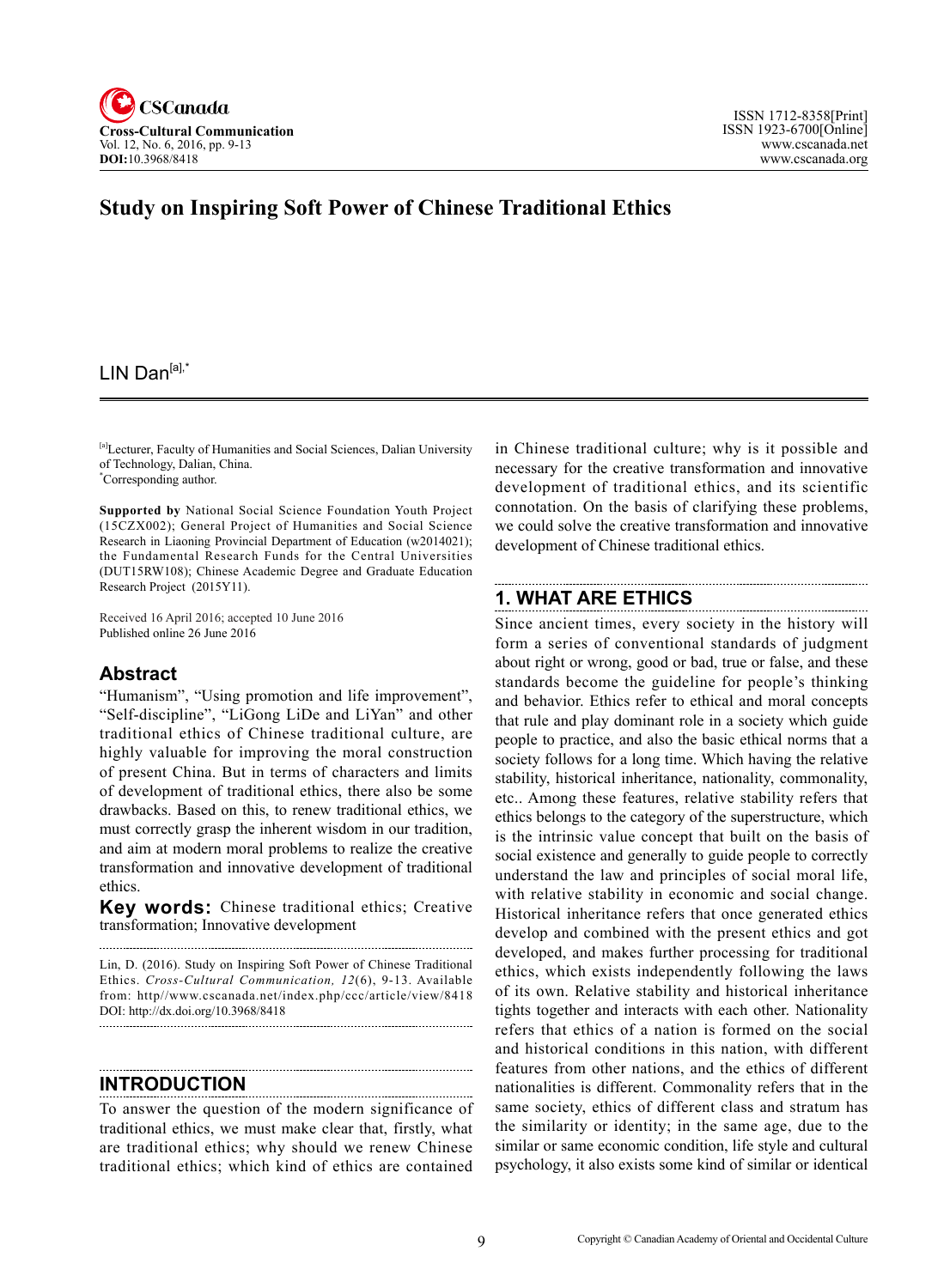characteristics among different social ethics. Nationality and commonality are closely linked and complementary each other.

Chinese traditional ethics, having the nature of the Chinese nation, are different from other nations, which embodies wisdom, reason, creativity and self-discipline full stop The Chinese nation formed constantly in the process of its historical development. It has the unique value and function in adapting to the special natural environment and social environment. Chinese traditional ethics condense the unyielding pursuit and enduring wealth of spirit, inheritance of the cultural psychology and condensing into the moral integrity of the Chinese nation, which is the profound basis for the development of new ethics and the important support of the construction of spiritual civilization of the Chinese nation.

There is no doubt that the change of the economic structure causes the change of interest structure, leading to social diversified value orientation, which has a huge impact on people's values; and, the entering of postmodernism and the digestion of modern cultural spirit leads to moral anomie in the development of human nature. The popularity of scientism and reductionism encourages the moral relativism; with the deviation of utilitarianism, the idea of selfish has become a monopoly value of modern culture; the missing of nihilism makes life dull and anxious, causing huge loss to the human spirit and culture. These trends show that we can not blindly eulogize modernization and unconditionally accept it's value, at the same time we should review it and criticize it (Hong, 2001, p.33). By the using special conventional wisdom, and carrying forward the function of rectifying abuses of the tradition of the modernization, we could achieve in criticizing modern by tradition.

The renewing of traditional ethics is of great advantage in breaking through the dilemma of modernity. Also, the great historical process necessarily has a profound impact on the existence and development of tradition, and puts forward new requirements for traditional thought and traditional concept. As for Chinese traditional culture as a whole which formed, developed and ripened in the age of farming culture, it has been unable to adapt to the development of the times, and impossibly undertakes the mission of the construction as the main body in the era of industrial civilization, and even in the society of postindustrial and post-modern. Blindly raising the status of traditional ethics, is inconsistent with the spirit of the time of socialism with Chinese characteristics. This means that constructing new ethics with distinct characteristic of era, should scientifically transform traditional ethics according to the request of the time. The mode of "Westernization" and "Chinese-style Westernization" fails, whose crux lies in separating the connection between tradition and modern, nationality and contemporaneity. As a result, the foothold of modernization of traditional ethics cannot be anything but the social movement and great practice of social modernization in contemporary China, so as to criticize tradition by modern.

# **2. THE POSSIBILITY OF THE CREATIVE TRANSFORMATION AND INNOVATIVE D E V E L O P M E N T O F C H I N E S E TRADITIONAL ETHICS**

Taking example of the claim of Group of Synthetic Innovation (Zhang, 1988) on the synthetic innovation of the traditional culture, traditional ethics can be viewed in two aspects about the possibility and necessity of the creative transformation and innovative development of traditional ethics. On one hand, Chinese traditional ethics are not rigid, but rather an inclusive and active system, and while maintaining its basic characteristics, its content and form changed with the transformation of society and history. The reasons why it mutates lie in: Firstly, in the process of development, Chinese traditional ethics collisions, exchanges and integrates with other cultures, which changes certain attributes of its own; secondly, ideologicalization, it has become the tool of sustaining the rule and instrument of intensifying the power, which changes nature of its own; thirdly, secularization turns into daily ethics of people, from pure to miscellaneous, from ideal to reality, which changes characters of its own.

On the other hand, Chinese traditional ethics have active factors. The first is that ethics are the systematic summary of social ethics, which is a system with resolvability and reconfigurability. Ethics are neither the monolithic block cannot be resolved, nor the mixture of unrelated ingredients, but a system composed of many complex elements which have the general structure and function. The metabolism of an ethical system, or the fundamental approach of transformation is the resolution of the old system structure and the reconstruction of the new system structure. The second is separability and compatibility among the elements of ethics. Some elements that an ethical system contains can be changed and accommodate to other ethical systems. Ji Liang in his efforts to save Chinese traditional ethics, puts forward moral resources, power and judgment is the nature of human, that is to say, people can use their moral judgment to test if ethics are appropriate. Different groups pay attention to different aspects, some emphasizing "Self-cultivating", and some "State-ordering". In the groups of "State-ordering", some of Practical Utility have highlighted the importance of system and law to society (Schwartz, 1959, p.50, 58). In a word, the creative transformation and innovative development of Chinese traditional ethics does not represent the overall reconstruction and regeneration, but analyze the truthful particles it contained, to foster and promote the emergence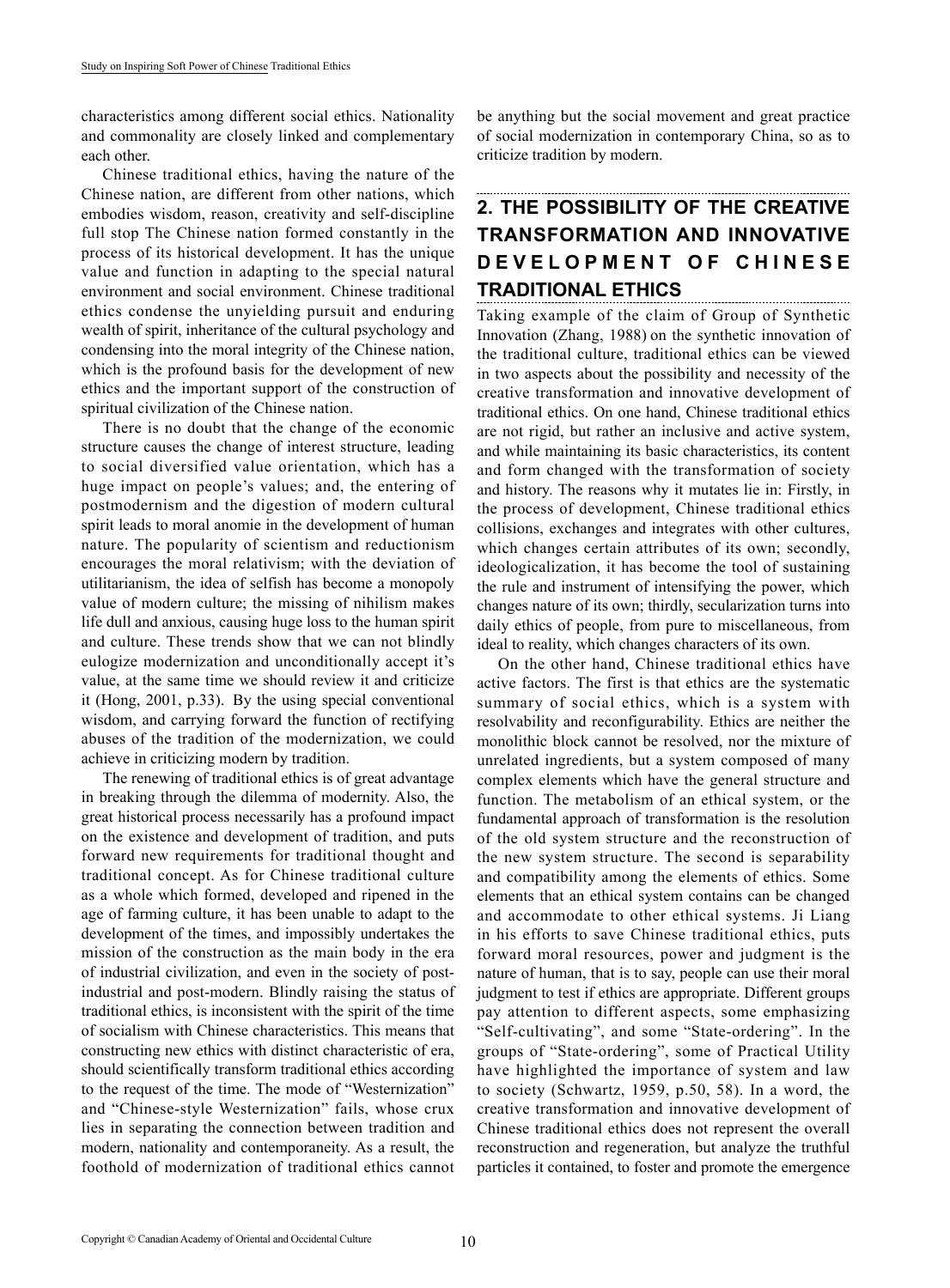of Charisma that is truly great, rather than false and vulgar.

In addition, in the ethical level, Chinese traditional culture has achieved a very high level, but as for characters and limits of development of traditional ethics, there are still serious defects, which mainly manifests in the following aspects: Firstly, the formation and development of Chinese traditional ethics is based on natural economy, which means that it inevitably leads to the value orientation of valuing loyalty over money, which is completely divorced from the mental demands of pursuing profit maximization of modern Market Economy; secondly, Chinese traditional ethics laying emphasis on interior, stresses restraint and harmony, which is incompatible with dispersive and pioneering consciousness of contemporary social development, pioneering consciousness is out of step; Moreover, as "value rationality", Chinese traditional ethics, pay attention to subjective consciousness and inner spirit, which deviates from "instrumental rationality" of modern economic society; finally, Chinese traditional ethics look up to morality and down on law, valuing virtue, advocating emotional ethics, which is also a conflict with rule of law in modern society.

Xi (2014) pointed out that

Inherit and carry forward the traditional virtues , which are cultivated and formed in the long-term practice of Chinese people, insist in Marxist morality, persist in socialist morality, on the basis of discarding the dross and selecting the essential and eliminating the false and retaining the true, sticking to making the past serve the present and bringing forth the new through the old, and endeavor to realize the creative transformation and innovative development of Chinese traditional virtues, guide people to yearn for and pursue the life of maintaining morality, respecting morality and defending morality, let every one of 1.3 billion people become the main body of spreading Chinese virtue and Chinese culture.

"The creative transformation and innovative development" guided by Marxism, investigates, analyzes, criticizes and inherits traditional ethical heritage, investigating, analyzing, selecting and absorbing western ethical accomplishment, and this is the new development of the theory of synthetic innovation in the contemporary, taking proactive attitude to the changes of ethics.

# **3. HOW TO PROMOTE THE CREATIVE TRANSFORMATION AND INNOVATIVE D E V E L O P M E N T O F C H I N E S E TRADITIONAL ETHICS**

Creative transformation "is to transform the symbol and value systems of Chinese cultural tradition, and turn those modified symbol and value systems into benefiting transition and simultaneously keep the identity of culture in the course of transformation" (Lin, 2011, pp.363-371).

The creative transformation of Chinese traditional ethics includes two levels of meaning: First is a kind of creative transformation about moral thoughts of different schools of Chinese traditional culture, including quintessential ethical thoughts such as Confucianists, Mohist, Taoists, Legalists etc, and those since dynasties of Song, Yuan, Ming, Qing. Second is some other kind of creative transformation which under the guidance of Marxism, synthesizing excellent contents of Chinese traditional ethics and achievements of western ethics, and observes and studies the switched scientific accomplishments. Based on that, we should carefully identify and draw ethical factors in it, then make a distinction of those "living" and "lifeless" elements, and take in those insufficient ethical parts in our own nation, so as to enrich those living aspects ourselves. This is a process, of which new things are produced by transforming dynamic and healthy qualities in traditional ethics and integrating smoothly into westward value; in this process, the tradition gets to be converted. Lin (2011) takes typical example of the development of humanistic "Benevolence" in the modern civil society in his work, making a concrete analysis of practice of the creative transformation. He points out that by rethinking the concept of Benevolence in the Confucian humanism, then Benevolence and "Etiquette" can be divided into different parts and Benevolence, and we should emphasize more in the direction of individual moral autonomy. On the premise of urgently constructing external systems of democracy and law, there will be an incorporation between the new meaning of Benevolence and the liberal humanism in Western. Only by this, individual freedom and value could be rooted in the consciousness of Chinese intellectuals.

The creative transformation of Chinese traditional ethics is to alter the thought of valuing subjective moral consciousness with calling for paying equal attention of those consciousness with some external constraints such as rules and disciplines; transform the thought of valuing group and ignoring individual to the harmony and unity of advocating collectivism and esteeming individual freedom and value; convert the idea of valuing the ideal and ignoring the utility to emphasizing both of the links. Besides, the spirit of the age should be enriched, which is the most glorious reveal of the national spirit. Taking the relationship of righteousness and profit for example, in the socialist market economy, making profit is nothing to be denounced, and it's actually the foundation power which can be used to promote economic and social development, but the extreme tend of seeking profit can also lead to selfishness, mercenary and some other wicked behaviors, and destroy the normal operation of the economic and social order. Therefore, Righteousness should be used to guide and standardize the tendency of seeking profit, that is to say, to advocate and promote the concept and behavior of "Righteousness to drive profit",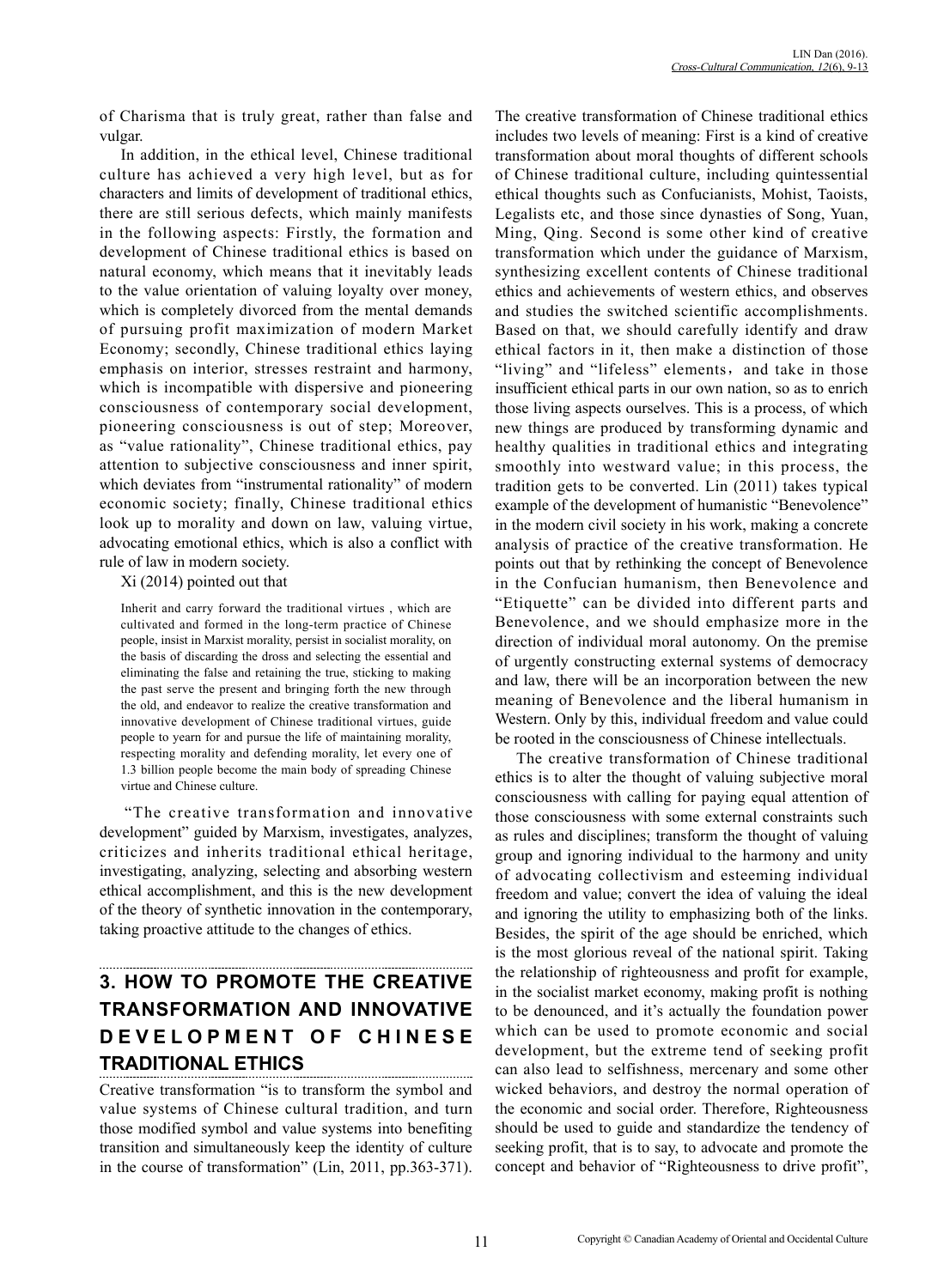"Righteousness to gain profit", "Righteousness turned to profit", swift the ancient relationship of righteousness and profit into a new socialist pattern, and lead people not to be easily negative to pursuing in interests, but advocate chasing interests rationally , in order to ensure the healthy and orderly development of modern economic society.

The innovative development, is to put factors which are earnestly picked out from different ethical systems at all times and places into a modern one to insist in Marxism as a guide, and adhere to the socialist principles, and carry forward the national spirit, and transform it from the creative spirit and make innovation on the basis of the transformation. Based on the needs of construction of socialist modernization, we can put those compatible factors which from different nationalities and eras into a new style of ethical system. The new system aims at inheriting and superior to the national ethics. In a word, the core of the innovative development of traditional ethics is a synthesis of Marxist theories and excellent ethical tradition of Chinese culture, thus to construct a new type of ethics and realize the so called "Moral Reconstruction", namely to implement the reconstruction of Chinese culture. Moral Reconstruction, is the most important basic problems of human beings in the future, also the same problem posed to Chinese culture. In generally speaking, Moral Reconstruction neither follows the ancient, nor lives for tomorrow, and nor superficially compromise of taking a middle in the face of choices (Yin, 1988, p.570), but "the innovative development". As the word, "Great Harmony", which derives from Li Ji·Li Yun, originally is the beautification of primitive society, and a respectant of the ideal society, and contains some ideological contents of revivalism, but after the interpretation by Kang Youwei, Sun Zhongshan, Li Dazhao, Mao Zedong and so on, it turns out to be the ideal society in the future, and became the goal of revolutionary struggle. For another example, some important concepts like Paradise, Tao, Pneuma, Nature, Fate, Benevolence, Righteousness and some others have all gotten specific demarcation and obviously modern feature, after being analyzed and explained by modern philosophers and historiographers. And then another analysis of the proposition by Feng Qi about "Unity of Nature and Human" and "Separation of Nature and Human", really got to the point that modern people should create relying on the tradition, and in turn, the tradition also catch rejuvenation because of the innovation of modern people.

To Chinese traditional ethics, the innovative development is a new kind of interpretation which contains contemporary significance. It comes from the practice of modern people, contacting with the historical world to explore it, the essence of which is establishing a connection between the past and the present and making people to care for modern problems consciously. The innovative development is the reexamine of Chinese traditional ethics in the perspective of age, which means an active choice by principal part, and the selectivity determined that the relationship between the innovative development and Chinese traditional ethics is not something simply copied and reappeared, but a process of "Horizon Fusion", which means an integration of time horizon of interpreters and historical horizon of Chinese traditional ethics. The key lies in it is the establishment of the reasonable horizon itself, neither the western horizon nor the traditional one, but the contemporary vision, the realistic needs of Chinese social development, which contains "the need of all-round development of human beings under the situation of new technical revolution, cultivating cultural spirit and value rationality that adapts to the socialist market economy, accurately recognizing and dealing with the contradiction hidden in the spiritual life of Chinese people, and meeting the need of strengthening the construction of cultural ethics (Tang & Cao, 2008, p.66). The innovative development which transcends the mode of westernization and Confucianization, proposing critical inheritance, excavating ethical resources advantage to construction of modern civilization, and claiming not only to stand on the native culture, but also to integrate into the cultural system of the world. That means to avoid the national nihilism under the westernization and the cultural conservatism of the confucian theories, with objective, scientific and dialectical attitude towards Chinese traditional ethics. For instance, in the market economy, competition is a double-edged sword, it is not only the driving force to realize the efficient allocation of market resources and market development but also the essential part to promote market qualities and the whole social production optimization, however, it also can cause the loss of social resources, economic disorder, mental crisis and alienation of human and other negative influences. For its negative effects, from a certain point, they produced because of the lack of coordination and cooperation between competitors. While, ethics are the fundamental guarantee to maintenance group and give play to its power, also on behalf of fundamental interests of the masses. To carry out and implement the new view on righteousness and profit in the contemporary social life environment which is produced by the transition of Chinese traditional ethics, we should make "Harmony" as the security and give benefits to the competition. Take the thought of "Harmony" to the market competitive mechanism, and stress that when conflicts happens between individual and others and even society, we should take an honor and modest attitude, with the principle of the supremacy of public interests to deal with all kinds of relationships of human beings.

All in all, the creative transformation and innovative development of Chinese traditional ethics have the following characteristics. Firstly, the creative transformation and innovative development is an orientation, which provides Chinese ethics with a